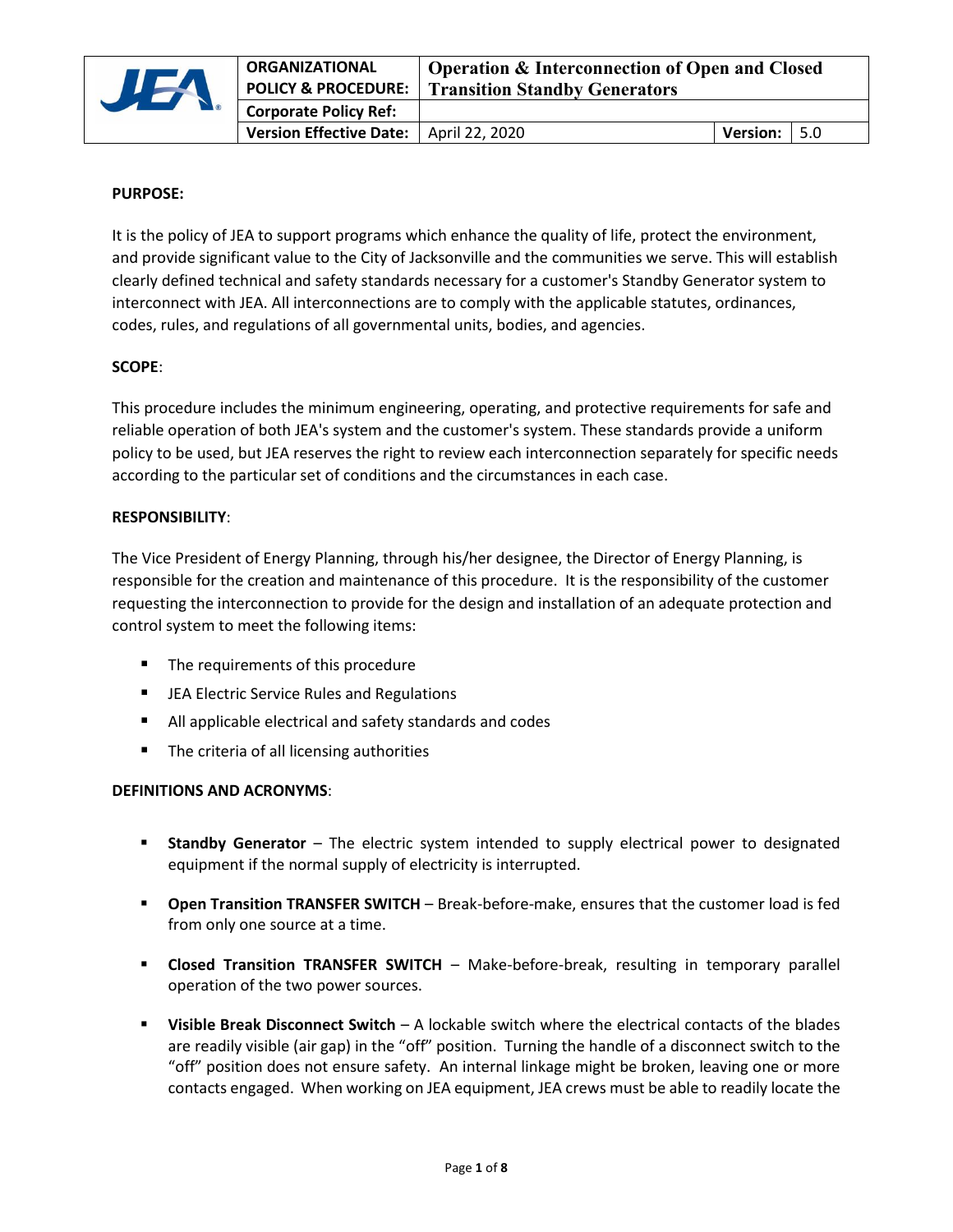switch, open the door of this disconnect (without defeating switch safeties), verify the visible break, then be able to close the door and lock the handle.

- **POWER QUALITY** The measurement and characteristics of voltage and current with respect to instantaneous and steady state values or fluctuations thereof.
- **RELIABILITY** The availability of electrical service.

## **PROCEDURE:**

## **I. Requirements**

- **A.** These standards include such items as follow:
	- 1. Personnel safety
	- 2. Protection and Operation of standby generators
	- 3. Power Quality
	- 4. Cost Responsibility associated with customer standby generators
	- 5. Implementation
	- 6. Terms of Service
- **B.** If an installation fails to meet any requirements herein specified, JEA may disconnect or refuse to connect the installation. JEA reserves the right to alter the requirements herein specified by special agreement if conditions change and a subsequent technical study indicates that the safe and acceptable operation of its distribution system and service to other customers may be compromised.
- **C.** A customer shall not operate electrical generating equipment in parallel with JEA's electric system without the prior written consent of JEA and without full compliance with this procedure.

### **II. Personnel Safety**

- **A**. **General**  The foremost concern is safety. It must be recognized that JEA's electrical system and the customer's electrical system will interact through interconnection of the customer's open or closed transition standby generator.
	- 1. Adequate protection and safe operational procedures must be achieved by the joint interconnection system. The customer shall be required to furnish, install, repair, operate, and maintain in good order, and be solely responsible for the safe operation of the generation and associated interconnection systems to be operated in parallel with JEA's electrical system.
	- 2. The customer shall permit JEA's employees to enter upon its property at any reasonable time for the purpose of inspecting and/or testing the customer's equipment, facilities, or apparatus. Such inspections shall not relieve the customer from the obligation to maintain the equipment in safe and satisfactory operating condition.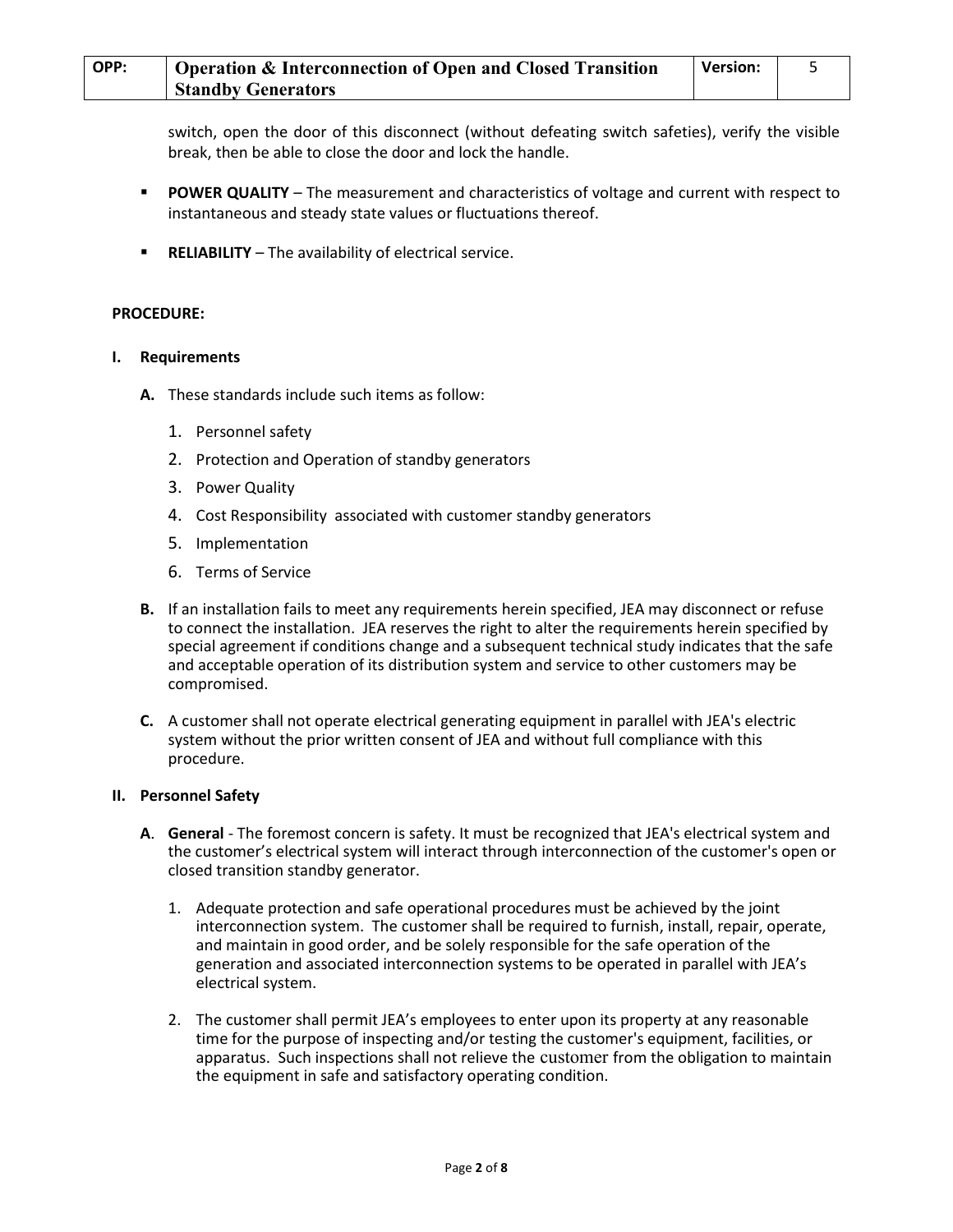| OPP: | <b>Operation &amp; Interconnection of Open and Closed Transition</b> | Version: |  |
|------|----------------------------------------------------------------------|----------|--|
|      | <b>Standby Generators</b>                                            |          |  |

- 3. JEA's approval of the isolating device used by the customer will be required in order to ensure that such devices will comply with JEA's switching and tagging procedure for safe working conditions.
- **B.** JEA Isolation point A device shall be required to provide a separation point between the customer's open or closed transition standby generator and JEA's electrical system, thus providing a JEA Isolation Point. This device will be furnished and permanently installed by the customer, in a visible location accessible to JEA personnel at all times. The device will be installed as close to the meter as practical and be capable of being locked in the open position with a JEA padlock. The device shall meet all applicable local and national electrical codes for the installed standby generator system.

The type of isolation device used shall be a manual disconnect switch of the visible break type. Exceptions:

- Self-Contained meters (residential 200A and below, non-CT metered) may be used as the JEA required isolation device (Note - Only JEA authorized personnel are allowed to install or remove JEA meters).
- Meter Socket Type Automatic Transfer Switching Device for Portable or Standby Generators that have been approved by JEA. This device is limited to single phase 120/240V 3 wire services with the service size up to and including 200 A. It must be a commercially available UL listed break-before-make device. The installation, repair and removal of the device must be permitted and performed by a licensed contractor. The customer must supply a JEA approved sealing ring. The device becomes part of the meter enclosure and therefore the customer owns it and is responsible for the maintenance of the device. JEA will not be responsible and held harmless of any damage that is caused by the malfunctioning of this device in an emergency when this device must be operated or removed by JEA. If JEA has to remove this device, the customer must provide approval for the JEA crew to reinstall the device and acknowledge JEA is held harmless for any damage to the device in an emergency situation.
- Circuit breakers with a door/cover capable of being locked with a JEA padlock may be used as the JEA required isolation device (hold cards by themselves are not acceptable).
- Manual transfer switches capable of being locked in the open position with a JEA padlock may be used as the JEA required isolation device
- Automatic transfer switches, including Service Entrance Rated transfer switches, if used, must have one of the above approved isolation devices between the JEA transformer and the customer's generation system(s). ATS systems that are electronically controlled must provide detailed one lines and data sheets illustrating the system can be safely locked out by JEA personnel and the system is isolated from the JEA system.

If for any reason the customer's generator installation is not in compliance with this section, JEA will reschedule the work for a time when the customer will turn the generator off, disable the start circuit and allow JEA to put a lock on the generator control box to prevent starting the generator.

**Signage** – The device used as the JEA Isolation point shall be permanently labeled clearly stating "JEA Responder - JEA Generator Isolation point." Sign size shall be a 6 in. by 4 in. with a minimum 3/8 in. lettering or sized appropriately for the mounting location and use the largest size lettering as possible. Sign shall be red (plastic, metal, or weather proof vinyl) with white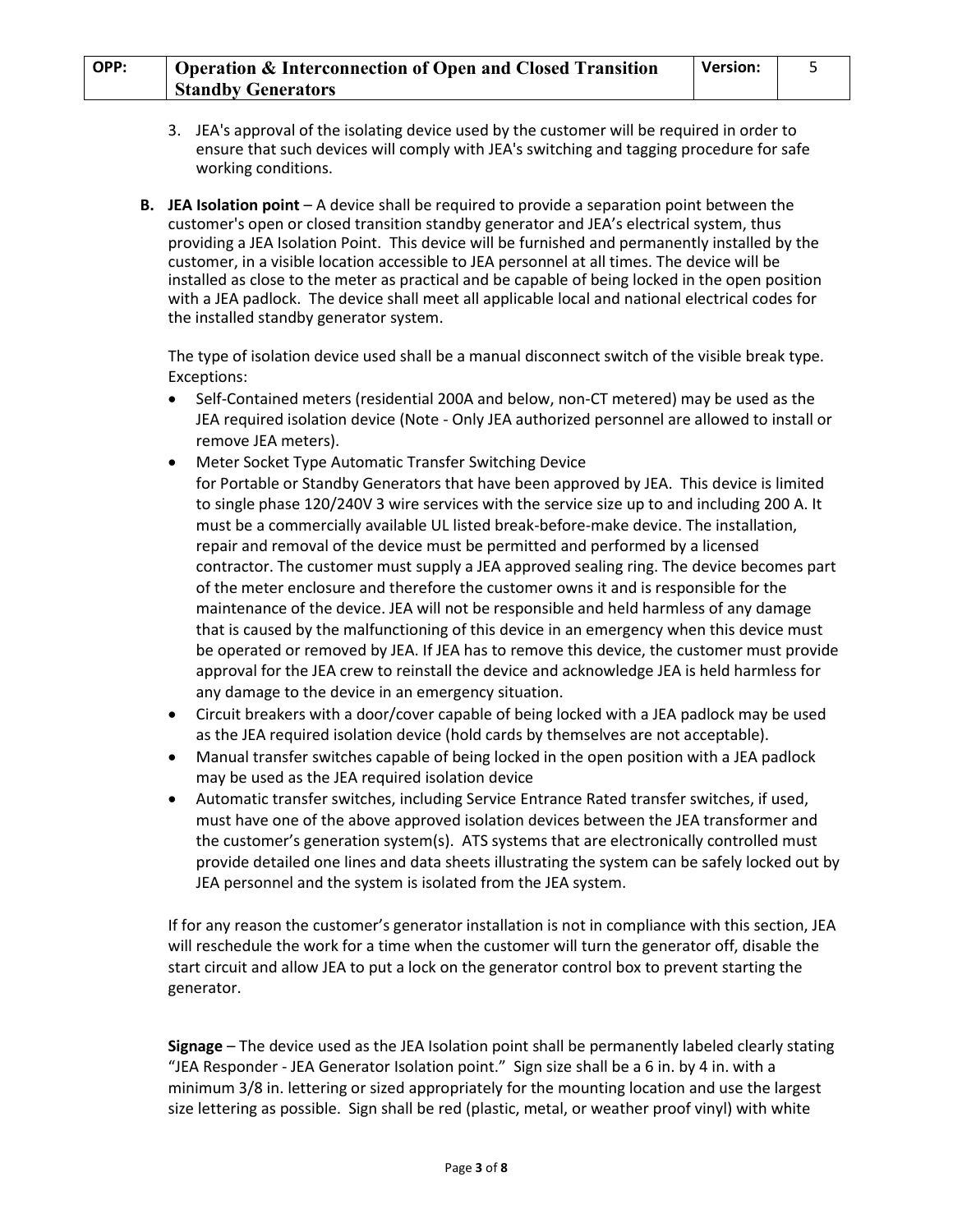lettering. If the isolation device is mounted out of sight of the meter, additional signage must be posted at the meter clearly stating the location of the isolation device. This required sign will meet the aforementioned size, color, material requirements and the verbiage will be provided by JEA to the contractor/customer when the standby generator application is approved.

**Exception: Primary Customers and customers with service voltages above 600 Volts - The** customer shall coordinate with JEA to accomplish the procurement and installation of the disconnect switch. The customer is required to bear all JEA related labor and equipment costs associated with the disconnect and associated equipment and devices beyond that which would be required to provide normal service to the customer if no interconnection of the customer's generator were involved. The costs shall be paid in advance by the customer to JEA for all material and labor that is required. JEA shall supply the customer with a written cost estimate of all its required materials and labor prior to any work being done. JEA shall also provide project timing and feasibility information to the customer in a reasonably agreed upon time frame between JEA and the customer.

**Emergencies** – In the event of a system emergency JEA reserves the right to open the switch thereby isolating the customer's electrical system without prior notice to the customer. Any of the following conditions shall be cause for *disconnection:*

- 1. JEA's system emergencies and/or maintenance requirements
- 2. Hazardous conditions existing on the customer's generating or protective equipment, as determined by JEA
- 3. Adverse effects of customer's generation to JEA's other electric customers and/or system, as determined by JEA
- 4. Failure of customer to comply with any existing or future regulations, rules, order, or decisions of any governmental or regulatory authority having jurisdiction over the customer's electric generating equipment or the operation of such equipment.
- **C. Responsibility and Liability** JEA shall be responsible for JEA owned facilities. The customer shall likewise be responsible for the customer's entire system, ensuring adequate safeguards for; other customers, JEA personnel, JEA equipment and for the protection of its own generating system.

The customer shall indemnify and hold JEA harmless from any and all claims, demands, costs, or expenses for loss, damage, or injury to persons or property (including the customer's standby generator system) caused by, arising out of, or resulting from:

- 1. Any act or omission by the customer, or customer's contractors, agents, servants, and employees in connection with the installation or operation of the customer's standby generator or the operation thereof in connection with JEA's system
- 2. Any defect in, failure of, or fault related to the customer's standby generator and its associated equipment and devices
- 3. Customer's negligence or negligence of customer's contractors, agents, servants, and employees
- 4. Any other event or act that is the result of, or caused by the customer or the customer's facilities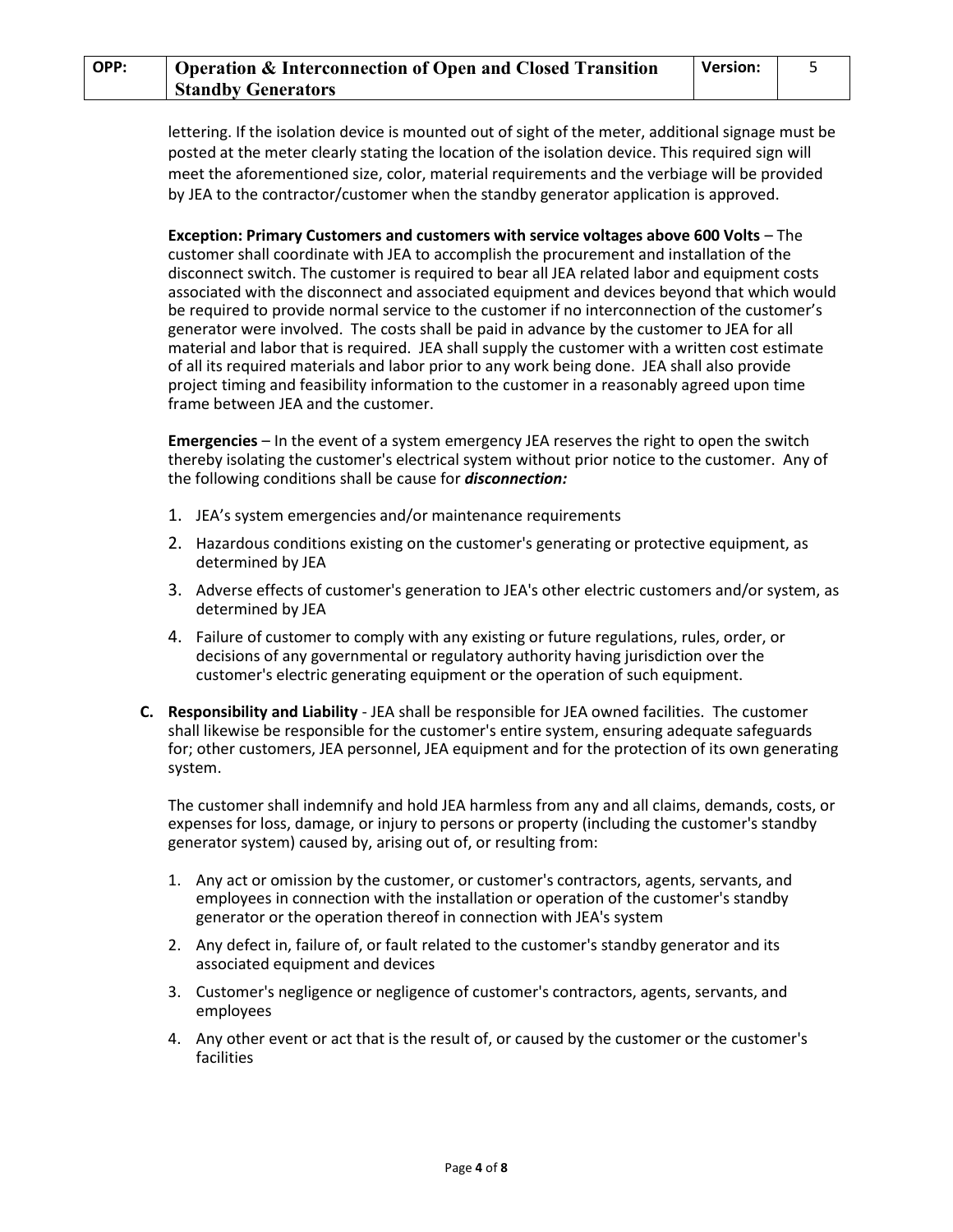| OPP: | Operation & Interconnection of Open and Closed Transition | <b>Version:</b> |  |
|------|-----------------------------------------------------------|-----------------|--|
|      | <b>Standby Generators</b>                                 |                 |  |

# **III. Protection and Operation of Closed Transition Standby Generators**

**A**. **General** - The protection and operation of the interconnection between the customer's standby generator and JEA's distribution system depends on the size, type, and location of the facility within JEA's system. It will be the responsibility of the customer to provide all devices necessary to protect the customer's equipment from damage by any abnormal conditions and operations which occur on JEA's system that result in interruptions and restorations of service by JEA's equipment and personnel.

It is the customers' responsibility to protect the standby generator and associated equipment from the following conditions and events:

- 1. Overvoltage or undervoltage
- 2. Overfrequency or underfrequency
- 3. Overload
- 4. Short circuits (including ground fault)
- 5. Open circuits
- 6. Phase unbalance and reversal
- 7. Reverse power flow conditions
- 8. Reclose attempt by JEA
- 9. Any attempt by the Customer to synchronize with JEA's system
- 10. Any other injurious electrical conditions that may arise on JEA's system

JEA reserves the right to perform such tests as it deems necessary to ensure safe and efficient protection and operation of the customer's facilities.

- **B**. **Coordination and Synchronization** The customer shall be responsible for coordination and synchronization of the customer's equipment with JEA's electrical system, and assumes all responsibility for damage that may occur from improper coordination or synchronization of the standby generator with JEA's system. The interconnection (i.e. the actual time that JEA source and the customer's generation are in parallel) shall not exceed 100 milliseconds (ms) under any conditions. The customer shall provide a timing relay that will time the duration of the interconnection and trip the generator breaker after 100 milliseconds, thus breaking the interconnection. Any system requesting to parallel longer than 100 ms is not considered Standby and must comply with the JEA procedure ES 20202 902 DER Facilities and IEEE 1547 interconnection requirements.
- **C**. **Electrical Characteristics** JEA reserves the right to require a separate transformation and/or service for a customer's standby generator, at the customer's expense. The customer shall bond the neutral(s) of the standby generator system to the main service panel neutral, and shall install a separate driven ground to 25 ohms or less and bond this ground to the ground located in the main service panel.
- **D**. **Exceptions** Standby generator having capacity ratings that can perform as follows will require more complex interconnection facilities as deemed necessary by JEA:
	- 1. Produce power in excess of 1/2 of the customer's minimum electrical load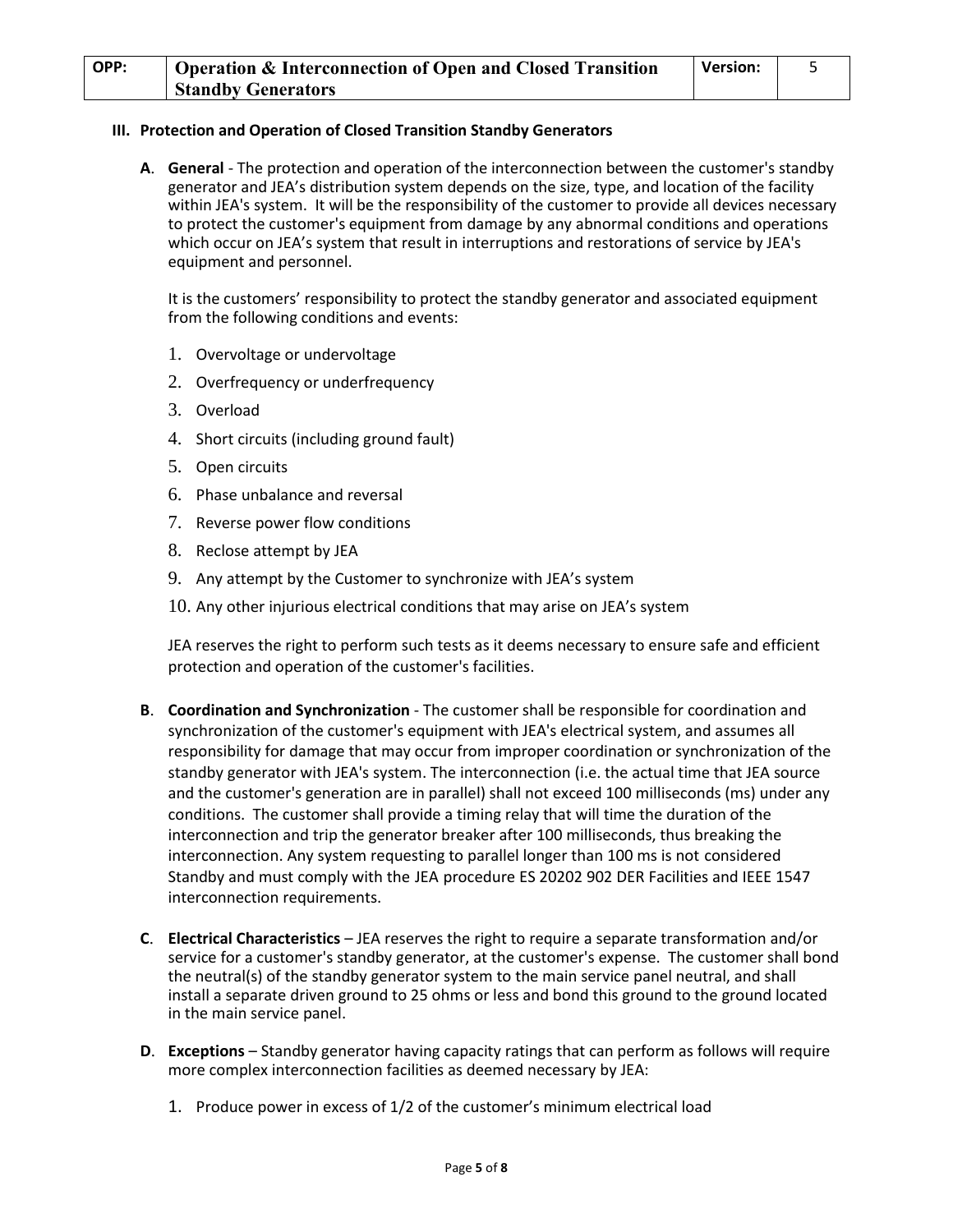- 2. Produce power flows approaching or exceeding the thermal capacity of the connected JEA distribution line or transformers
- 3. Adversely affect the operation of JEA or other customer's voltage, frequency or overcurrent control and protection devices
- 4. Adversely affect the reliability or power quality of electric service to other customers

# **IV. Power Quality**

- **A**. General It is the policy of JEA to allow only those interconnections which can be achieved without reducing the power quality and reliability of service to other customers and to disconnect such interconnections should unforeseen difficulties arise which impair the power quality or reliability.
- **B**. The customer's standby generator must be of sound engineering design and quality workmanship, shall have safe and reliable operating characteristics, shall meet all applicable codes, and shall be approved by all Governmental authorities having jurisdiction. JEA reserves the right to perform such tests as it deems necessary to ensure the quality of the customer's standby generator service.
- **C**. The characteristics of the customer's standby generator are the customer's responsibility and all closed transition standby generator systems must meet the following requirements, but not limited to:
	- 1. Operate at a power factor > .9 lagging when output is > l0% of rating and is not permitted to generate and inject reactive power into the JEA system without JEA approval.
	- 2. Operate in the frequency range of 59.5 60.1 Hz.
	- 3. At rated output of the system, the generation system shall not exceed the IEEE 519 standards. Total Rated Current Distortion (TRD) shall not exceed 4% for odd harmonics up to the  $11<sup>th</sup>$  harmonic.

### **V. Cost Responsibility**

The customer is required to bear all JEA related labor and equipment costs associated with the protective devices, transformers, lines, services, switches, and associated equipment and devices beyond that which would be required to provide normal service to the customer if no interconnection of the customer's standby generator were involved. The costs shall be paid in advance by the customer to JEA for all material and labor that is required. JEA shall supply the customer with a written cost estimate of all its required materials and labor prior to any work being done. JEA shall also provide project timing and feasibility information to the customer in a reasonably agreed upon time frame between JEA and the customer.

### **VI. Implementation**

**A**. **Application for Standby Generators** - Formal application shall be made using the electronic Standby Generator application at JEA.com by the customer or their representative prior to the installation of any generating related equipment.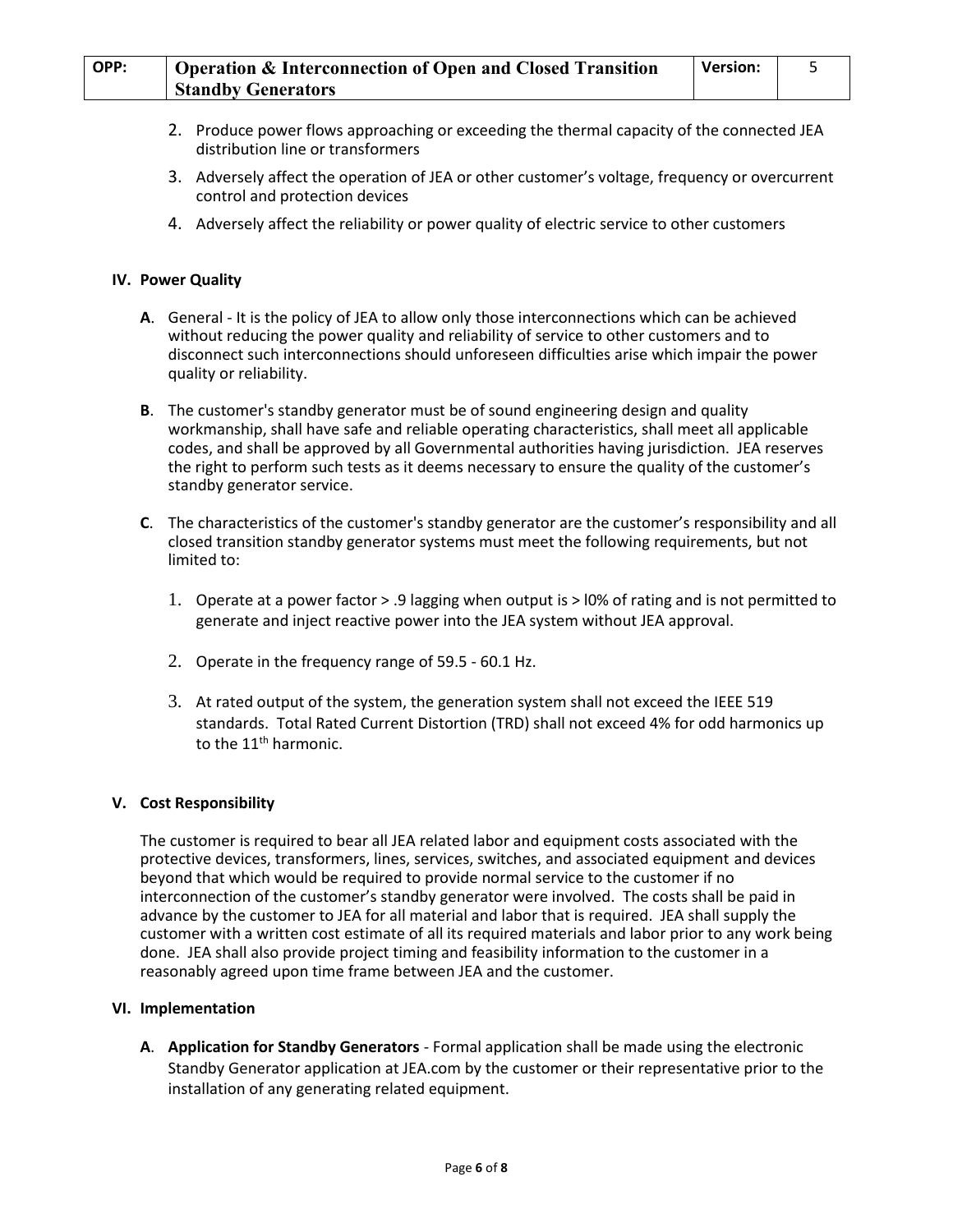For residential services greater than 200A, the following information is required:

1. Electrical system interface drawing to include a one line diagram of the JEA/customer interface serving the facility, including customer generator, main panel, sub panels, JEA meter, utility isolation device, ATS/MTS and all associated generation equipment.

Additional items may be required from the customer for approval to include, but not limited to:

- 2. Physical layout drawings, including dimensions showing the locations of JEA transformers and metering equipment along with customer disconnect switch, main panel, sub panels, transfer switch and generator with a description of the access to be provided to JEA during all hours of the year.
- 3. Disconnect switch, transfer switch and generator equipment ratings, specifications and characteristics.
- 4. Synchronizing method and operating instructions for paralleling the customer's electrical system with JEA.
- 5. Protection one lines illustrating all protective devices. Protection settings may be required for approval.

Any subsequent change in the system must also be submitted to JEA for review and written approval prior to actual modification. The above mentioned review, recommendations and approval by JEA do not relieve the customer from the complete responsibility for the adequate engineering design, construction, and operation of the customer's equipment and for any liability for injuries to property or persons associated with any failure to perform in a proper and safe manner for any reason.

**B**. **Initial Interconnection** - The customer shall give JEA forty-eight hours' notice to provide JEA an opportunity to witness the initial interconnection of any closed transition standby generator with JEA's system. At the first opportunity to JEA, the Customer shall demonstrate the operation of the generation system, the interconnecting equipment and it's protective and control schemes. Open transition standby generators do not require such notice.

### **VII. Terms of Service**

**Generation Capability** - It shall be the customer's responsibility to inform JEA of any change in their electric generating capability in a timely manner. JEA requires a written notice for any generation system changes that may adversely impact the safety or reliability of the JEA system. JEA requires at a minimum 30 days to review any changes proposed by the customer. Failure to notify JEA of these changes shall result in disconnection of the generation system until the issues are resolved.